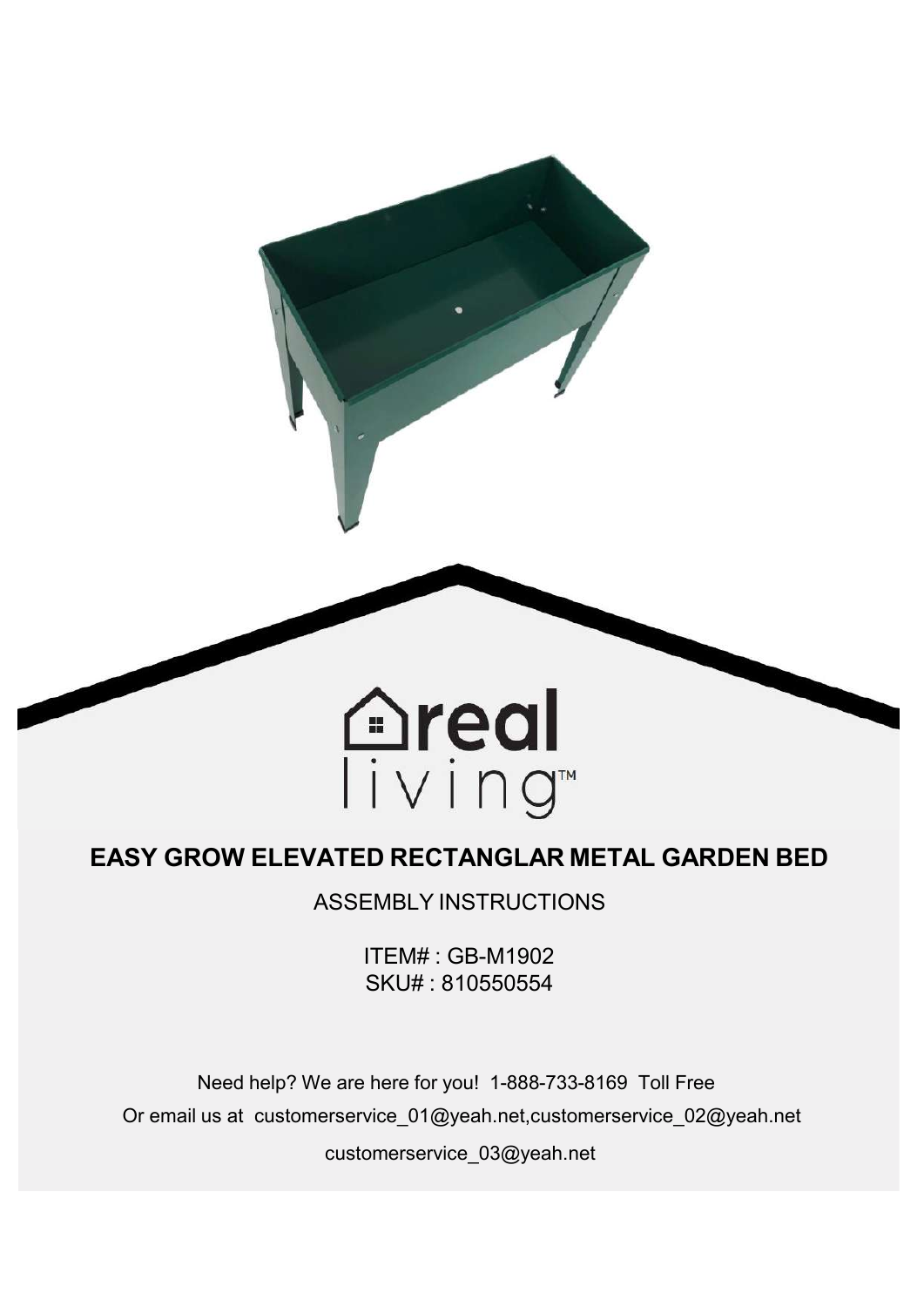## **GENERAL BEST PRACTICES FOR ASSEMBLY:**

Read all instructions before starting

Clear a flat covered space to begin assembly

Pay attention to orientation

Helpful hints provided along the way

## **WARNINGS:**

#### **Ensure you read and fully understand instructions before use.**

While every attempt is made to ensure the highest degree of protection in all equipment, we cannot guarantee freedom from injury. The user assumes all risk of injury due to use. All merchandise is sold on this condition, which no respresentative ofthe company can waive or change.

This product is intended for outdoor use only. It is strongly recommended to store the product during heavy weather conditions of strong wind or rain as both can cause damage of product.

Some parts may contain sharp edges. When assembling and using this product, basic safety precautions should always be followed to reduce the risk of personal injury and damage to the product. Please read all instructions before assembly and use.

This product is designed and intended for commercial and recreational usage.

Never set up or continue to use in any rain, wind or storm conditions, especially lightning storms. Damage can occur to your product and put you and others in potential danger.

We suggest that you take your time in order to avoid bending the frame or pinching your fingers or hands while opening and closing the frame.

Select ideal location. Set out all parts on a clear and leveled surface prior to assembly.

Keep your garden bed away from heat and flames at all times.

Never leave your garden bed unattended.

# **MAINTENANCE**

Never fold or store your product when it is wet or damp. Let it dry completely to avoid mildew.

The frame MUST be staked or properly weighted down at all times.

It is recommended that stored in the carry bag or carton after each use.